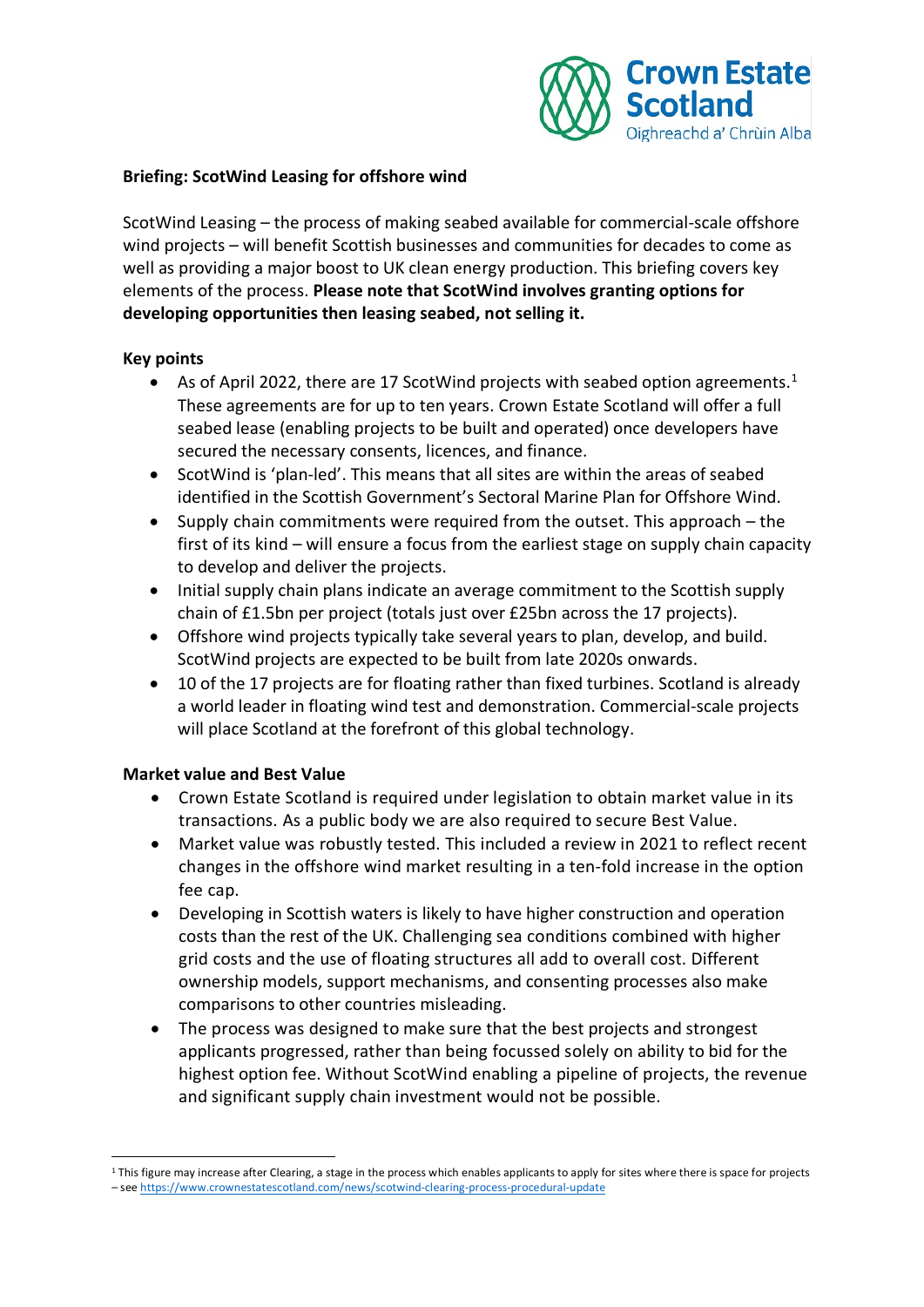

- As well as securing an initial £700m for public spending, ScotWind will lead to billions of pounds of investment in the Scottish economy (initial indications are an average of  $£1.5b$  per project)<sup>[2](#page-1-0)</sup> and generate multi-million pound payments once projects are operating (over the next 10 years, we currently anticipate an approximate average of  $£4m$  per GW pa from offshore wind projects).<sup>[3](#page-1-1)</sup>
- As with all revenue profit generated by Crown Estate Scotland, this will be passed to the Scottish Government for public spending.

## **Scottish supply chain**

- ScotWind is an opportunity to build on Scotland's legacy of offshore engineering for a clean energy future.
- All ScotWind applicants were required to submit a Supply Chain Development Statement (SCDS) Outlook outlining the nature and location of supply chain activity across the four different stages of their project. [4](#page-1-2) These Outlooks have been published to share this information with all interested parties. Applicants also submitted further detail that has been shared with government agencies.
- These initial SCDSs provide early indications and cover the full life cycle of projects, from development, manufacturing & construction, through to operations & maintenance. Analysis indicates an average of £1.5b investment in Scotland per project.
- Outlooks will be updated throughout development as project specifics such as timing and technology become clearer and as the development of the supply chain progresses. Final SCDSs are submitted just before developers secure a full seabed lease (anticipated late 2020s onwards). Where actual supply chain achievements are not in line with the final SCDS commitments, there are contractual remedies ranging from financial penalties to revoking the ability to secure a lease.

# **Assessing applications**

- Applications were assessed in line with published criteria. This includes project information such as concept, budget and delivery, and developer information such as capability, experience, and financial resources. The projects offered option agreements are those that best demonstrated their ability to deliver.
- Applicants had to submit formal, written assurances that they have not been convicted of unlawful activity in relation to corruption, bribery, human trafficking, and a number of other activities, within the last five years. Only those companies that provided such assurances were allowed to proceed in ScotWind. We reserve the right to void any application or agreement if false information is found to have been provided, and we will not hesitate to take the appropriate action if needed.

<span id="page-1-0"></span><sup>2</sup> https://www.crownestatescotland.com/news/scotwind-developers-set-out-multi-billion-pound-supply-chain-commitments

<span id="page-1-1"></span> $3$  This is based on internal modelling, taking into account lease terms and conditions, and is subject to a number of external factors (e.g. weather, market conditions, grid constraints, technology). We will revise this figure as ScotWind projects progress and there is more clarity on aspects such as technology and final design.

<span id="page-1-2"></span><sup>4</sup> Although an SCDS was mandatory, the information contained in it did not form part of any scoring relating to the selection of winning applications to avoid risk of breaching competition law.